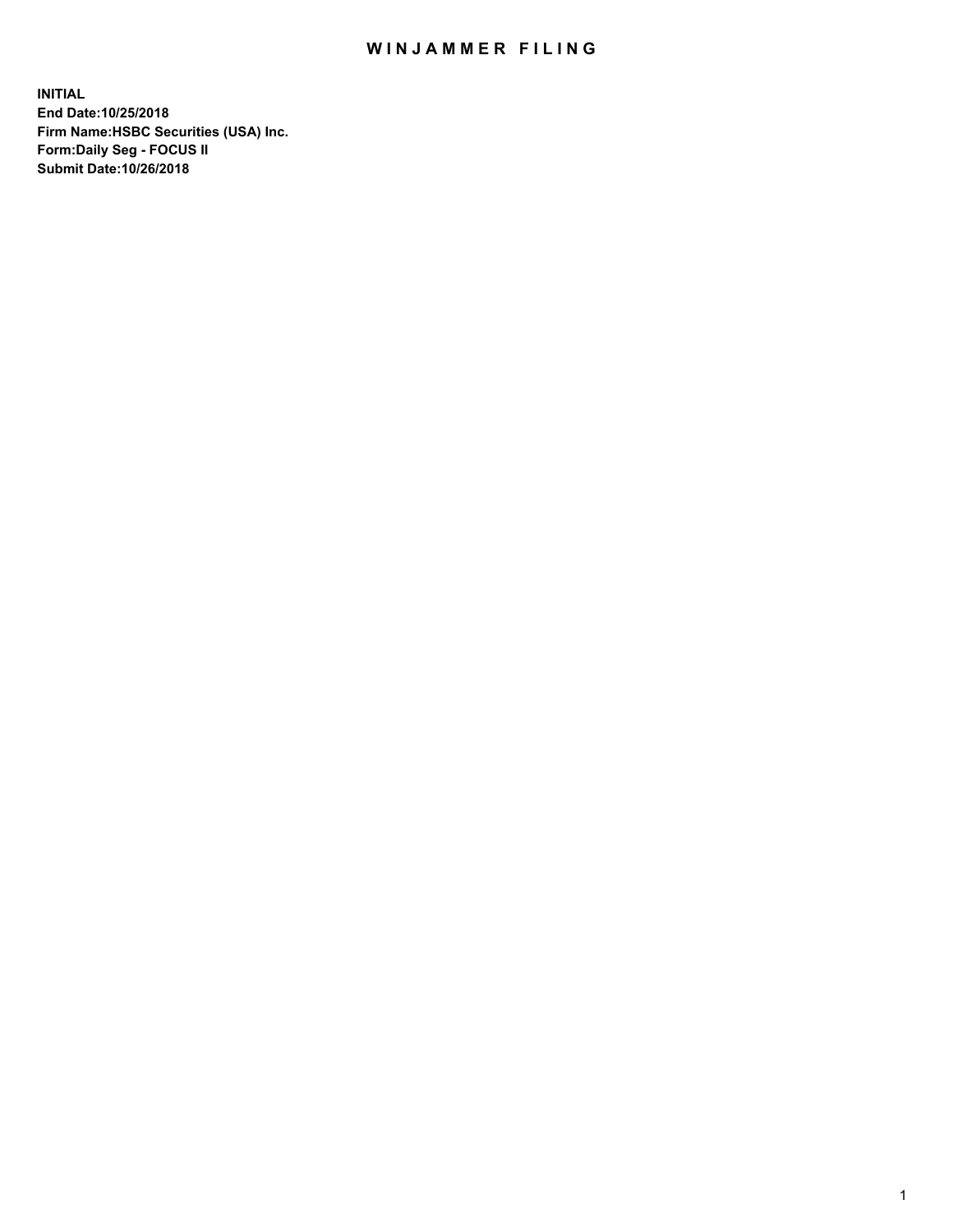**INITIAL End Date:10/25/2018 Firm Name:HSBC Securities (USA) Inc. Form:Daily Seg - FOCUS II Submit Date:10/26/2018 Daily Segregation - Cover Page**

| Name of Company                                                                                                                                                                                                                                                                                                                | <b>HSBC Securities (USA) Inc.</b>                                          |
|--------------------------------------------------------------------------------------------------------------------------------------------------------------------------------------------------------------------------------------------------------------------------------------------------------------------------------|----------------------------------------------------------------------------|
| <b>Contact Name</b>                                                                                                                                                                                                                                                                                                            | <b>Michael Vacca</b>                                                       |
| <b>Contact Phone Number</b>                                                                                                                                                                                                                                                                                                    | 212-525-7951                                                               |
| <b>Contact Email Address</b>                                                                                                                                                                                                                                                                                                   | michael.vacca@us.hsbc.com                                                  |
| FCM's Customer Segregated Funds Residual Interest Target (choose one):<br>a. Minimum dollar amount: ; or<br>b. Minimum percentage of customer segregated funds required:% ; or<br>c. Dollar amount range between: and; or<br>d. Percentage range of customer segregated funds required between:% and%.                         | 109,000,000<br>$\overline{\mathbf{0}}$<br>0 <sub>0</sub><br>0 <sub>0</sub> |
| FCM's Customer Secured Amount Funds Residual Interest Target (choose one):<br>a. Minimum dollar amount: ; or<br>b. Minimum percentage of customer secured funds required:% ; or<br>c. Dollar amount range between: and; or<br>d. Percentage range of customer secured funds required between: % and %.                         | 25,000,000<br>$\overline{\mathbf{0}}$<br>0 <sub>0</sub><br>0 <sub>0</sub>  |
| FCM's Cleared Swaps Customer Collateral Residual Interest Target (choose one):<br>a. Minimum dollar amount: ; or<br>b. Minimum percentage of cleared swaps customer collateral required:% ; or<br>c. Dollar amount range between: and; or<br>d. Percentage range of cleared swaps customer collateral required between:% and%. | 100,000,000<br>$\overline{\mathbf{0}}$<br>0 <sub>0</sub><br>00             |

Attach supporting documents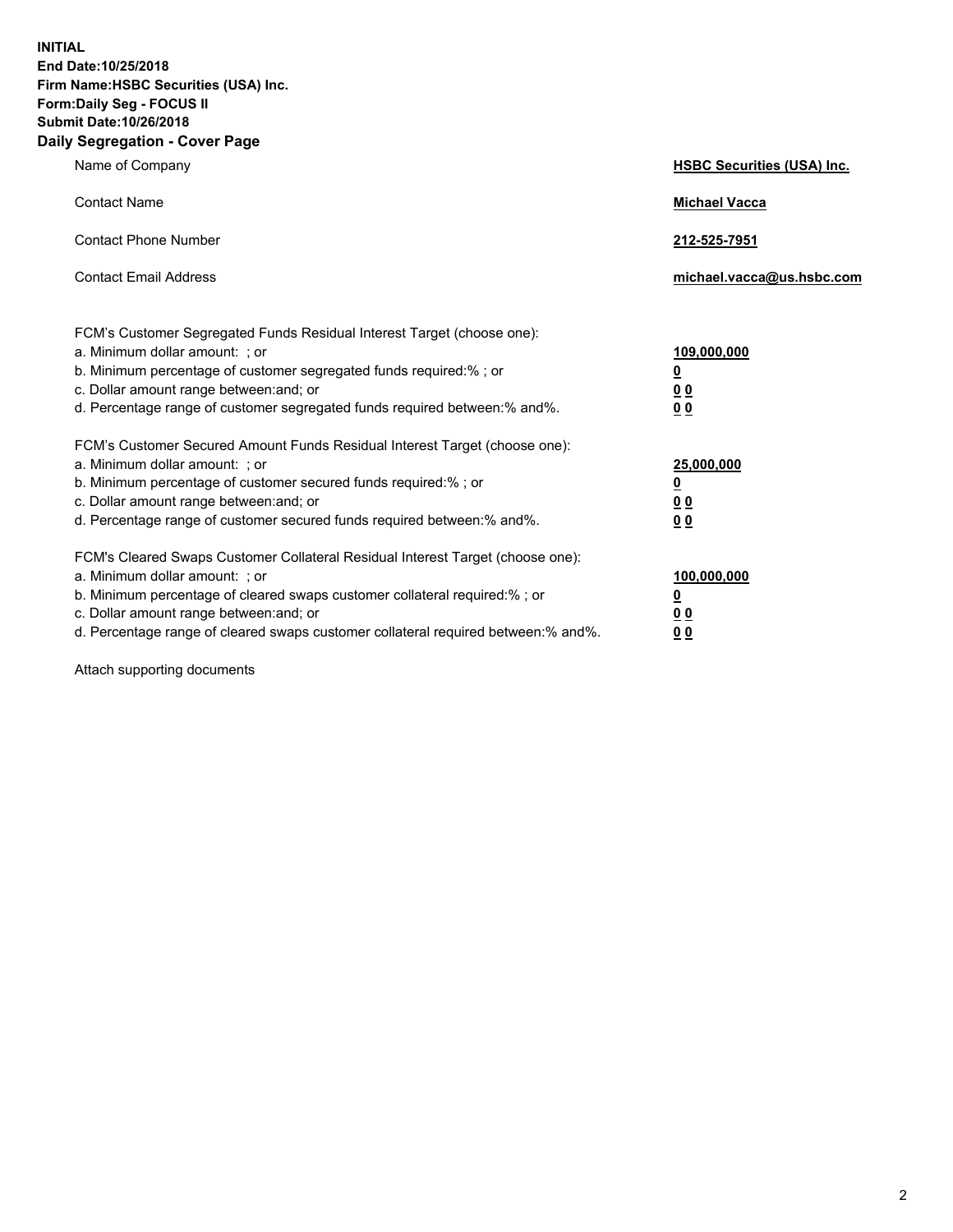**INITIAL End Date:10/25/2018 Firm Name:HSBC Securities (USA) Inc. Form:Daily Seg - FOCUS II Submit Date:10/26/2018 Daily Segregation - Secured Amounts** Foreign Futures and Foreign Options Secured Amounts Amount required to be set aside pursuant to law, rule or regulation of a foreign government or a rule of a self-regulatory organization authorized thereunder **0** [7305] 1. Net ledger balance - Foreign Futures and Foreign Option Trading - All Customers A. Cash **68,059,473** [7315] B. Securities (at market) **74,944,513** [7317] 2. Net unrealized profit (loss) in open futures contracts traded on a foreign board of trade **31,351,243** [7325] 3. Exchange traded options a. Market value of open option contracts purchased on a foreign board of trade **0** [7335] b. Market value of open contracts granted (sold) on a foreign board of trade **0** [7337] 4. Net equity (deficit) (add lines 1. 2. and 3.) **174,355,229** [7345] 5. Account liquidating to a deficit and account with a debit balances - gross amount **244,364** [7351] Less: amount offset by customer owned securities **-244,310** [7352] **54** [7354] 6. Amount required to be set aside as the secured amount - Net Liquidating Equity Method (add lines 4 and 5) **174,355,283** [7355] 7. Greater of amount required to be set aside pursuant to foreign jurisdiction (above) or line 6. **174,355,283** [7360] FUNDS DEPOSITED IN SEPARATE REGULATION 30.7 ACCOUNTS 1. Cash in banks A. Banks located in the United States **65,918,193** [7500] B. Other banks qualified under Regulation 30.7 **0** [7520] **65,918,193** [7530] 2. Securities A. In safekeeping with banks located in the United States **50,298,524** [7540] B. In safekeeping with other banks qualified under Regulation 30.7 **0** [7560] **50,298,524** [7570] 3. Equities with registered futures commission merchants A. Cash **0** [7580] B. Securities **0** [7590] C. Unrealized gain (loss) on open futures contracts **0** [7600] D. Value of long option contracts **0** [7610] E. Value of short option contracts **0** [7615] **0** [7620] 4. Amounts held by clearing organizations of foreign boards of trade A. Cash **0** [7640] B. Securities **0** [7650] C. Amount due to (from) clearing organization - daily variation **0** [7660] D. Value of long option contracts **0** [7670] E. Value of short option contracts **0** [7675] **0** [7680] 5. Amounts held by members of foreign boards of trade A. Cash **37,056,872** [7700] B. Securities **24,645,990** [7710] C. Unrealized gain (loss) on open futures contracts **31,351,243** [7720] D. Value of long option contracts **0** [7730] E. Value of short option contracts **0** [7735] **93,054,105** [7740] 6. Amounts with other depositories designated by a foreign board of trade **0** [7760] 7. Segregated funds on hand **0** [7765]

- 8. Total funds in separate section 30.7 accounts **209,270,822** [7770]
- 9. Excess (deficiency) Set Aside for Secured Amount (subtract line 7 Secured Statement Page 1 from Line 8)
- 10. Management Target Amount for Excess funds in separate section 30.7 accounts **25,000,000** [7780]
- 11. Excess (deficiency) funds in separate 30.7 accounts over (under) Management Target **9,915,539** [7785]

**34,915,539** [7380]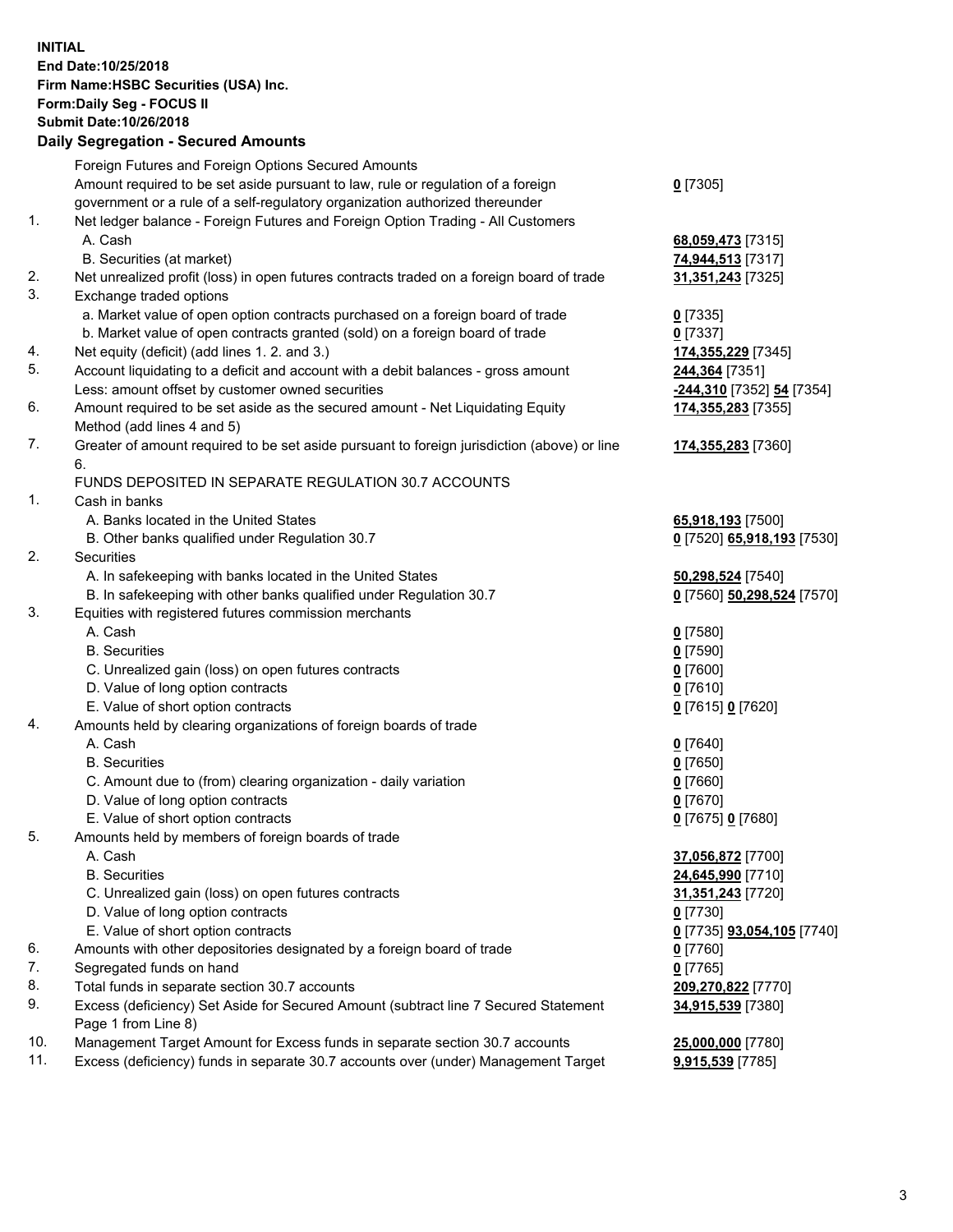**INITIAL End Date:10/25/2018 Firm Name:HSBC Securities (USA) Inc. Form:Daily Seg - FOCUS II Submit Date:10/26/2018 Daily Segregation - Segregation Statement** SEGREGATION REQUIREMENTS(Section 4d(2) of the CEAct) 1. Net ledger balance A. Cash **669,555,012** [7010] B. Securities (at market) **2,145,499,888** [7020] 2. Net unrealized profit (loss) in open futures contracts traded on a contract market **-222,889,089** [7030] 3. Exchange traded options A. Add market value of open option contracts purchased on a contract market **528,645,600** [7032] B. Deduct market value of open option contracts granted (sold) on a contract market **-440,468,731** [7033] 4. Net equity (deficit) (add lines 1, 2 and 3) **2,680,342,680** [7040] 5. Accounts liquidating to a deficit and accounts with debit balances - gross amount **87,404,996** [7045] Less: amount offset by customer securities **-87,389,134** [7047] **15,862** [7050] 6. Amount required to be segregated (add lines 4 and 5) **2,680,358,542** [7060] FUNDS IN SEGREGATED ACCOUNTS 7. Deposited in segregated funds bank accounts A. Cash **223,520,044** [7070] B. Securities representing investments of customers' funds (at market) **0** [7080] C. Securities held for particular customers or option customers in lieu of cash (at market) **780,461,731** [7090] 8. Margins on deposit with derivatives clearing organizations of contract markets A. Cash **20,126,785** [7100] B. Securities representing investments of customers' funds (at market) **328,095,283** [7110] C. Securities held for particular customers or option customers in lieu of cash (at market) **1,363,363,182** [7120] 9. Net settlement from (to) derivatives clearing organizations of contract markets **-13,635,843** [7130] 10. Exchange traded options A. Value of open long option contracts **528,645,600** [7132] B. Value of open short option contracts **-440,468,731** [7133] 11. Net equities with other FCMs A. Net liquidating equity **15,153,826** [7140] B. Securities representing investments of customers' funds (at market) **0** [7160] C. Securities held for particular customers or option customers in lieu of cash (at market) **0** [7170] 12. Segregated funds on hand **1,674,975** [7150] 13. Total amount in segregation (add lines 7 through 12) **2,806,936,852** [7180] 14. Excess (deficiency) funds in segregation (subtract line 6 from line 13) **126,578,310** [7190] 15. Management Target Amount for Excess funds in segregation **109,000,000** [7194] 16. Excess (deficiency) funds in segregation over (under) Management Target Amount **17,578,310** [7198]

Excess